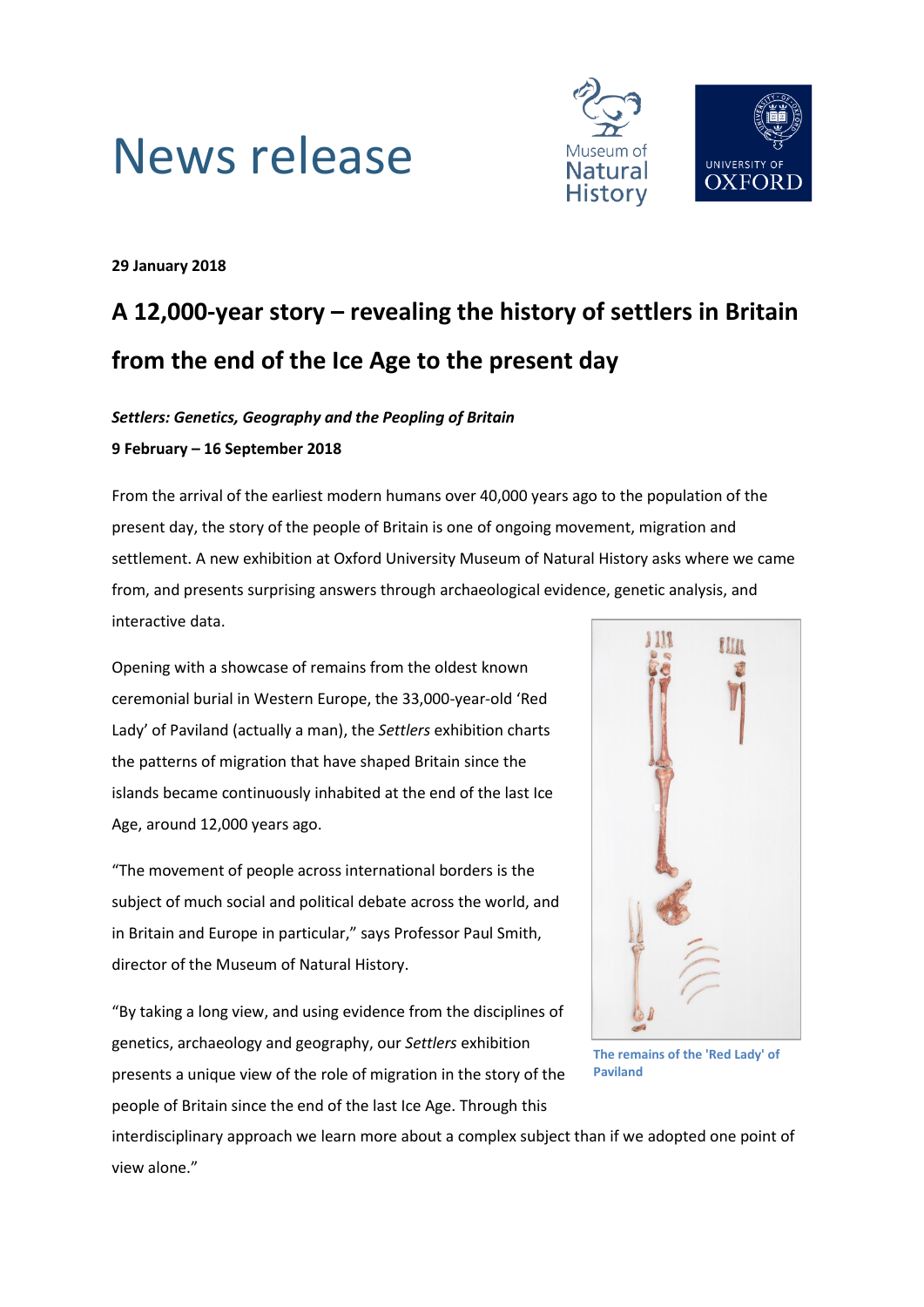A striking picture of British genetic ancestry is presented through the University of Oxford's *People of the British Isles* study, which peers back in time to reveal how genetic clusters of people in different areas of Britain share genetic connections to people in areas of continental Europe.

This revealing genetic map of Britain shows that:

- The people of Orkney are genetically more different from those in the rest of the UK than any other group. The islands were ruled by the Norwegian peoples from 875 to 1472, and people from Orkney share 25 per cent of the variable patterns in their DNA with modern Norwegians.
- The Anglo-Saxon colonisation of AD450-500 created a merged genetic identity over most of southern, central and eastern England, as the new settlers had children with the established population of Britons.
- Small genetically distinct groups which were probably established in pre-Roman times are present around the western and northern edge of Britain where the Celtic language survived longest or is still spoken. Yet a single Celtic genetic identity does not exist. Some of these groups are as different from each other genetically-speaking as the people of Scotland are from the people of south-east England.



**The** *People of the British Isles* **genetic map of Britain**

Archaeological material shows the geographical and cultural impact of Roman, Viking, and Anglo-Saxon presence in Britain, while more recent demographic data show us the changing patterns of migration over the past 200 years, as the movements of people are affected by world events and shifting conditions in the UK.

Within Britain, journeys painstakingly recorded from family historian records show the extent to which the Industrial Revolution drew people to the growing major cities during the 18th and 19th centuries. By the 20th century this pattern had started to reverse, as people moved away from large urban centres.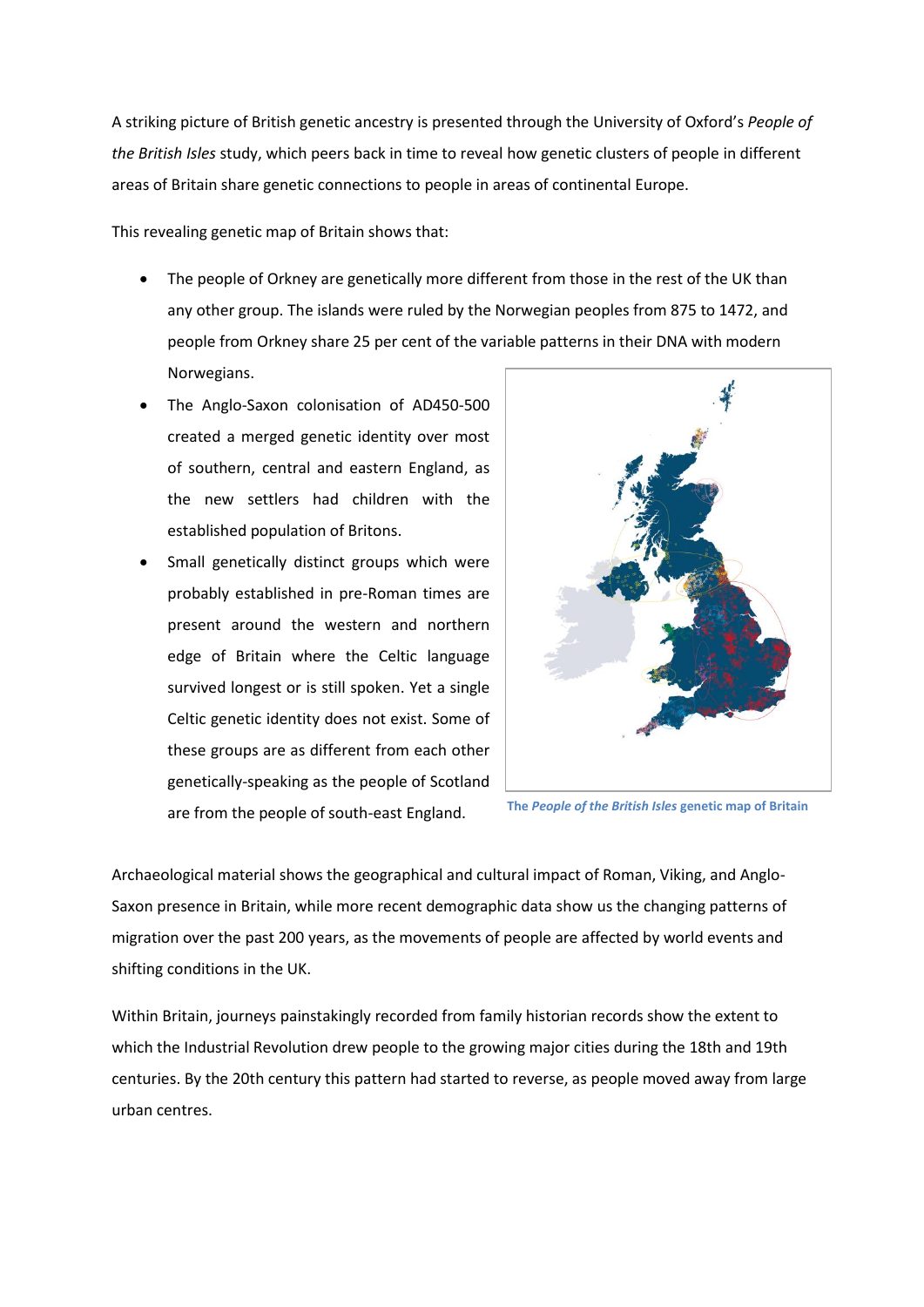# News release



In the 21st century, ongoing movements into, out of, and within Britain continue to affect the population. The percentages of people living in Britain but born outside have increased, and so have the numbers of people born in Britain but who live overseas. In November 2017, the latest UK migration statistics showed a significant shift in net international migration, with immigration down and emigration rising – the first signs of the impact of Brexit Britain?

"In Britain, we only really know how many people have come and gone, migrated in or moved out, when the ten-yearly Census results are released. It will not be until a couple of years after the 2021 Census that we next reliably know in detail how many people have arrived to stay and how many have left," says Danny Dorling, Halford Mackinder Professor of Geography, at the University of Oxford.

*Settlers* encourages visitors to add their own family's story of movement through the '*Where are you from?'* online and in-gallery interactive, and a partnership with the Museum of Oxford brings oral history recordings from its *Journeys to Oxford* exhibition to the *Settlers* story.

Featuring specimens from the Museum of Natural History collections, digital interactive displays, and drawing on research from the University of Oxford's Medical Sciences Division and Social Sciences Division, *Settlers* is the latest in the museum's Contemporary Science and Society exhibition series.

"Through displays and events, our Contemporary Science and Society series draws together research from the University of Oxford and material from the museum's collections to explore natural environment topics that impact on society today," adds Professor Paul Smith.

### **For further information and images:**

Matt Pickles Media Relations Manager University of Oxford 01865 280532 [matt.pickles@admin.ox.ac.uk](mailto:matt.pickles@admin.ox.ac.uk)

#### **Notes to editors**

**About the Museum of Natural History**